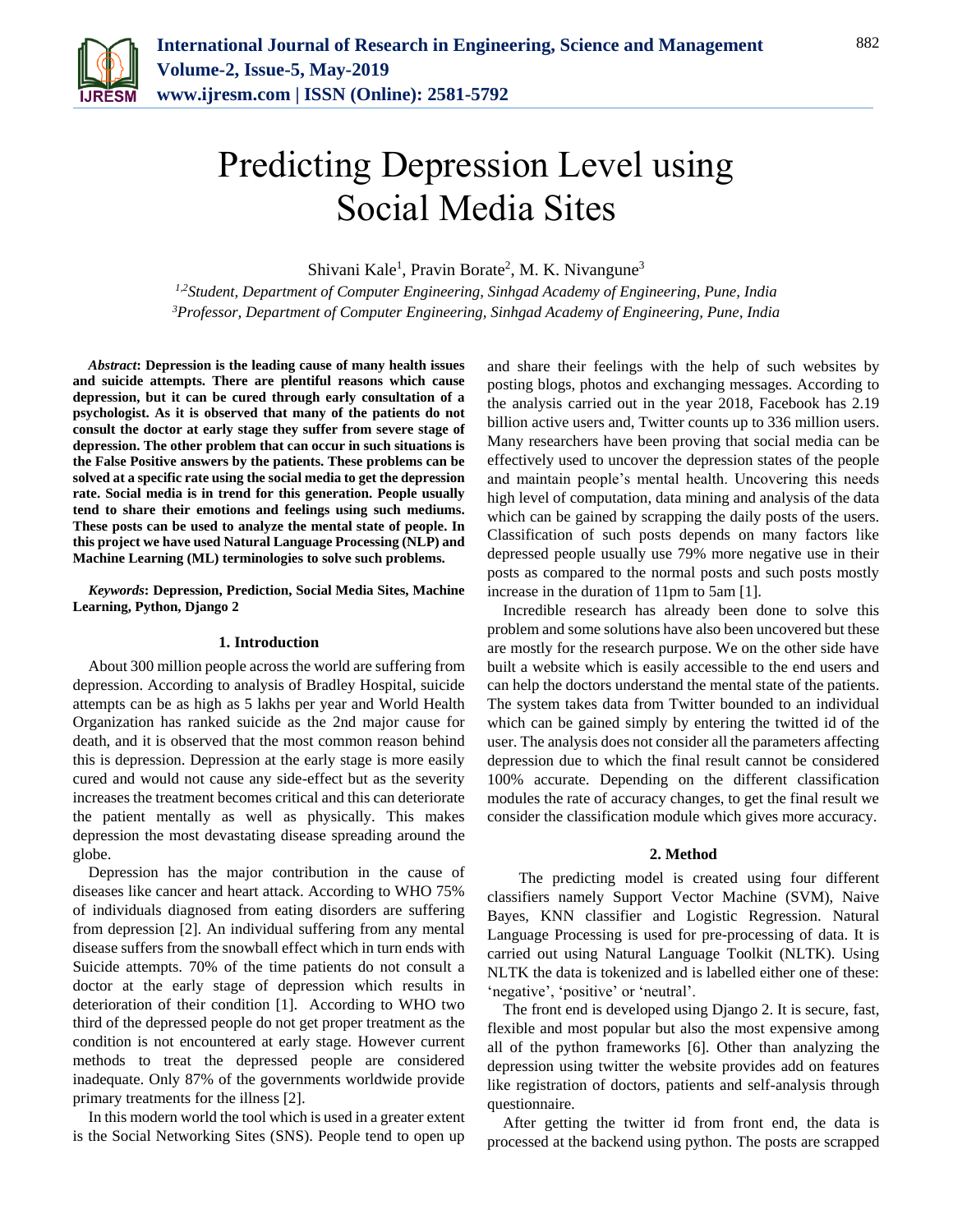

and saved in a CSV file. Latest 100 posts of the user are scrapped the number of posts can be increased according to the requirements and to increase the accuracy of the output. The data is then processed and classified using the four classifiers. The result of the classifier is then compared and the one having highest accuracy rate is displayed as the final result.

The data is divided in two parts while classification 80% of the data is given to the training phase and 20% is used for testing purpose. The accuracy of the classification is depending on the training data hence it is important to consider the edge cases of all the classes and not only the obvious ones [3].

## **3. Related Work**

# *A. Pre- processing*

Pre-processing of data is done transform the raw unstructured data into a clean data set and label the data. Natural Language Processing (NLP) terminologies are used for transforming the unstructured data in a meaningful format. NLP helps algorithmic system to integrate natural language understanding and language generation [7]. Tokenization is carried out to chop the scrapped posts into individual words called tokens and then these tokens are classified based on the pre-defined dataset and labelled accordingly.

#### *B. Front-end*

Django 2 framework of Python is used to develop the front end. Django has many merits over other web development frameworks. With the help of Django it is easy to develop every model independently with the help of Django apps. With transparent and clean code, the development of website becomes both efficient and effective [6].

#### **4. Algorithms**

## *A. Support Vector Machine (SVM)*

Support Vector Machine constructs a hyperplane between the high-dimensional space to classify the emotions in two categories (positive or negative) [2]. We here use a simple SVM algorithm which utilizes a straight line between negative data points and positive data points.



*B. Naive Bayes*

In Naive Bayes every feature or class contributes independently which is hard to achieve in real life. To overcome

this Multinomial Naive Bayes provided by Scikit-Learn is implemented [5].



#### *C. Logistic Regression*

Similar to the SVM algorithm the Logistic regression algorithm constructs a regression line between the two classes or dimensions of the data but here the line of regression is not linear and moves towards the extreme more rapidly. This makes Logistic Regression stronger and elaborated, but these predictions can turn out to be wrong.



## *D. KNN classifier*

The classification of the data is based on the classes of its neighbours. The classification of data is directly based on the training examples which need to be executed at runtime due to which this is also called as example based classification. The value of "k" is the no of data elements considered as neighbours this can vary for model to model. The value of K is selected randomly and the one giving highest accuracy is selected. In our case the value 2 gives the highest accuracy rate.



Fig. 4. ROC of KNN